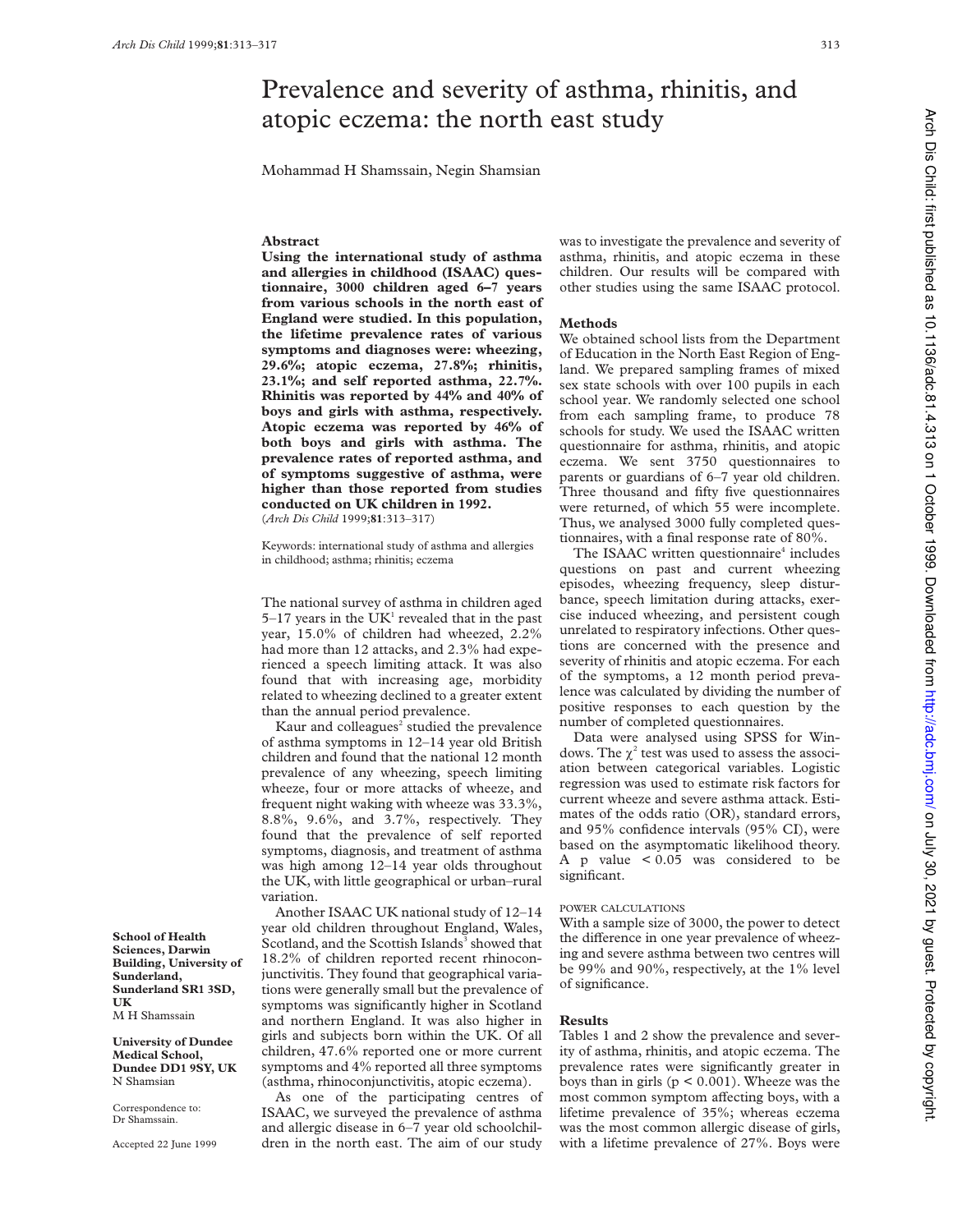*Table 1 Self reported prevalence (%) of asthma, rhinitis, and eczema and their related symptoms (written questionnaire)*

| Symptom                                | OR (95%CI)                       | p Value      | Boys<br>$(n = 1455)$ | Girls<br>$(n = 1545)$ | Boy:girl<br>ratio | All<br>$(n = 3000)$ |
|----------------------------------------|----------------------------------|--------------|----------------------|-----------------------|-------------------|---------------------|
| Asthma                                 |                                  |              |                      |                       |                   |                     |
| Ever wheezed                           | $1.73$ $(1.42 \text{ to } 2.11)$ | ${}_{0.001}$ | 35.0                 | 24.0                  | 1.5               | 29.6                |
| Wheeze in the past year                | 1.18 (0.89 to 1.57)              |              | 21.5                 | 15.4                  | 1.4               | 18.0                |
| Wheezing with exercise past year       | $1.50(1.16-1.96)$                | ${}_{0.01}$  | 16.4                 | 11.1                  | 1.5               | 13                  |
| Persistent cough past year             | $1.12$ (0.91 to 1.36)            |              | 28.6                 | 26.0                  | 1.5               | 27.7                |
| Ever had asthma                        | $1.83$ (1.89 to 2.32)            | ${}_{0.001}$ | 27.7                 | 18.3                  | 1.5               | 22.7                |
| Rhinitis                               |                                  |              |                      |                       |                   |                     |
| Ever had rhinitis                      | 1.41 $(1.14 \text{ to } 1.74)$   | ${}_{0.01}$  | 25.0                 | 20.4                  | 1.2               | 23.1                |
| Rhinitis in the past year              | $1.32(0.99 \text{ to } 1.79)$    | ${}_{0.05}$  | 22.6                 | 18.8                  | 1.2               | 20.5                |
| Associated itchy eye in the past year  | 1.56 $(1.05 \text{ to } 2.34)$   | ${}_{0.05}$  | 11.6                 | 8.1                   | 1.4               | 10.0                |
| Ever had hay fever                     | $1.58(1.18 \text{ to } 2.13)$    | ${}_{0.01}$  | 12.0                 | 7.9                   | 1.5               | 10.1                |
| Eczema                                 |                                  |              |                      |                       |                   |                     |
| Chronic rash ever                      | $0.89$ (0.67 to 1.16)            |              | 17.8                 | 18.7                  |                   | 18.1                |
| Chronic rash in the past year          | $0.72$ (0.49 to 1.02)            |              | 14.7                 | 16.9                  |                   | 15.7                |
| Chronic rash with typical distribution |                                  |              | 13.2                 | 14.7                  |                   | 13.8                |
| Ever had eczema                        | $1.05(0.84 \text{ to } 1.31)$    |              | 27.8                 | 27.0                  |                   | 27.8                |
| Age at which itchy rash first occurred |                                  |              |                      |                       |                   |                     |
| $<$ 2 years                            |                                  |              | 7.7                  | 8.3                   |                   | 8.0                 |
| $2-4$ years                            |                                  |              | 3.6                  | 4.7                   |                   | 4.2                 |
| $\geq 5$ years                         |                                  |              | 5.0                  | 4.8                   |                   | 4.9                 |
|                                        |                                  |              |                      |                       |                   |                     |

CI, confidence interval; OR, odds ratio.

*Table 2 Prevalence of reported symptoms (%) indicating severity of asthma, rhinitis, and eczema*

| Symptom                          | OR (95% CI)                        | Boys<br>$(n = 1455)$ | Girls<br>$(n = 1545)$ | Boy:girl<br>ratio | All children<br>$(n = 3000)$ |
|----------------------------------|------------------------------------|----------------------|-----------------------|-------------------|------------------------------|
| Wheeze in past year              |                                    |                      |                       |                   |                              |
| Number of wheezing episodes      |                                    |                      |                       |                   |                              |
| $1$ to $3$                       |                                    | 13.4                 | 8.8                   | 1.5               | 10.8                         |
| 4 to 12                          |                                    | 5.6                  | 4.5                   | 1.2               | 5.1                          |
| >12                              | $0.86$ (0.49 to 1.48)              | 2.4                  | 1.7                   | 1.4               | 1.8                          |
| Woken by wheeze                  |                                    |                      |                       |                   |                              |
| < 1 each week                    |                                    | 9.4                  | 5.4                   | 1.7               | 7.4                          |
| $\geq 1$ each week               | 1.39 (1.09 to 1.75) ( $p < 0.01$ ) | 6.3                  | 5.3                   | 1.2               | 5.7                          |
| Limitation of speech during      |                                    |                      |                       |                   |                              |
| wheezing attack                  | $1.07$ (0.60 to 1.92)              | 4.2                  | 3.1                   | 1.4               | 3.5                          |
| Rhinitis in past year            |                                    |                      |                       |                   |                              |
| Interference with daily activity |                                    |                      |                       |                   |                              |
| Little                           |                                    | 11.9                 | 8.8                   | 1.4               | 10.4                         |
| Moderate                         |                                    | 2.4                  | 1.5                   | 1.6               | 1.9                          |
| Severe                           |                                    | 0.4                  | 0.7                   |                   | 0.5                          |
| Rashes in past year              |                                    |                      |                       |                   |                              |
| Persistent rash without clearing |                                    | 6.5                  | 7.0                   |                   | 6.2                          |
| Kept awake by rash               |                                    |                      |                       |                   |                              |
| < 1 each week                    |                                    | 4.0                  | 5.1                   |                   | 4.5                          |
| $\geq 1$ each week               | $0.59$ (0.29 to 1.25)              | 2.5                  | 2.3                   |                   | 2.1                          |

CI, confidence interval; OR, odds ratio.

significantly more likely than girls to report asthma, wheeze ever, current wheeze, wheeze with exercise, night time cough, rhinitis ever, current rhinitis, and hay fever. There were no significant sex differences for eczema or chronic rash.

In boys and girls, the highest prevalence of rhinitis was in June; 13.3% in boys and 10.1% in girls. November and December were the months with the lowest prevalence of rhinitis in boys (4.0%) and girls (3.5%).

The combination of asthma, eczema, and rhinitis was seen in 6.7% of boys, 3.7% of girls, and 5.2% of all children, whereas 52.6% of boys, 45.2% of girls, and 48.9% of all children had asthma, or eczema, or rhinitis.

Table 3 shows the association between various symptoms and parental smoking. There was an association between maternal smoking and asthma ever  $(p < 0.01)$ , wheeze ever  $(p < 0.001)$ , and wheeze with exercise  $(p < 0.01)$ . There was an association between paternal passive smoking and wheeze ever  $(p < 0.01)$ . Asthma and its symptoms were more prevalent in children that were exposed to cigarette smoke in their home environment. Children of parents who smoke had significantly higher prevalence rates of asthma

*Table 3* Effect of parental passive smoking on reported asthma and asthma symptoms

| Symptoms                       | Paternal smoking   |                  | Maternal smoking    |                  | Prevalence (%) of symptoms |                      |                       |
|--------------------------------|--------------------|------------------|---------------------|------------------|----------------------------|----------------------|-----------------------|
|                                | OR.                | 95% CI           | OR.                 | 95% CI           | No parent<br>smokes        | One parent<br>smokes | Both parents<br>smoke |
| Asthma ever                    | 1.10               | 0.84 to 1.44     | 1.39<br>(p < 0.01)  | 1.12 to 1.74     | 20.6<br>(p < 0.01)         | 26.4                 | 28.7                  |
| Wheeze ever                    | 1.38<br>(p < 0.01) | 1.11 to 1.72     | 1.46<br>(p < 0.001) | 1.19 to 1.79     | 25.6<br>(p < 0.001)        | 28.0                 | 36.9                  |
| Limitation of speech past year | 1.21               | $0.63$ to $2.31$ | 1.12                | $0.66$ to $1.90$ | 2.7                        | 3.7                  | 4.3                   |
| Wheeze past year               | 0.80               | $0.61$ to $1.16$ | 1.15                | $0.86$ to $1.54$ | 15.5                       | 16.9                 | 21.6                  |
| Wheeze with exercise past year | 1.04               | 0.76 to 1.44     | 1.38                | $1.05$ to $1.81$ | 11.5                       | 13.2                 | 17.4                  |
| Night time cough past year     | 0.93               | $0.74$ to $1.20$ | 1.05                | $0.85$ to $1.29$ | 26.6                       | 27.4                 | 28.5                  |

OR, odd ratio; CI, confidence interval: both by univariant regression.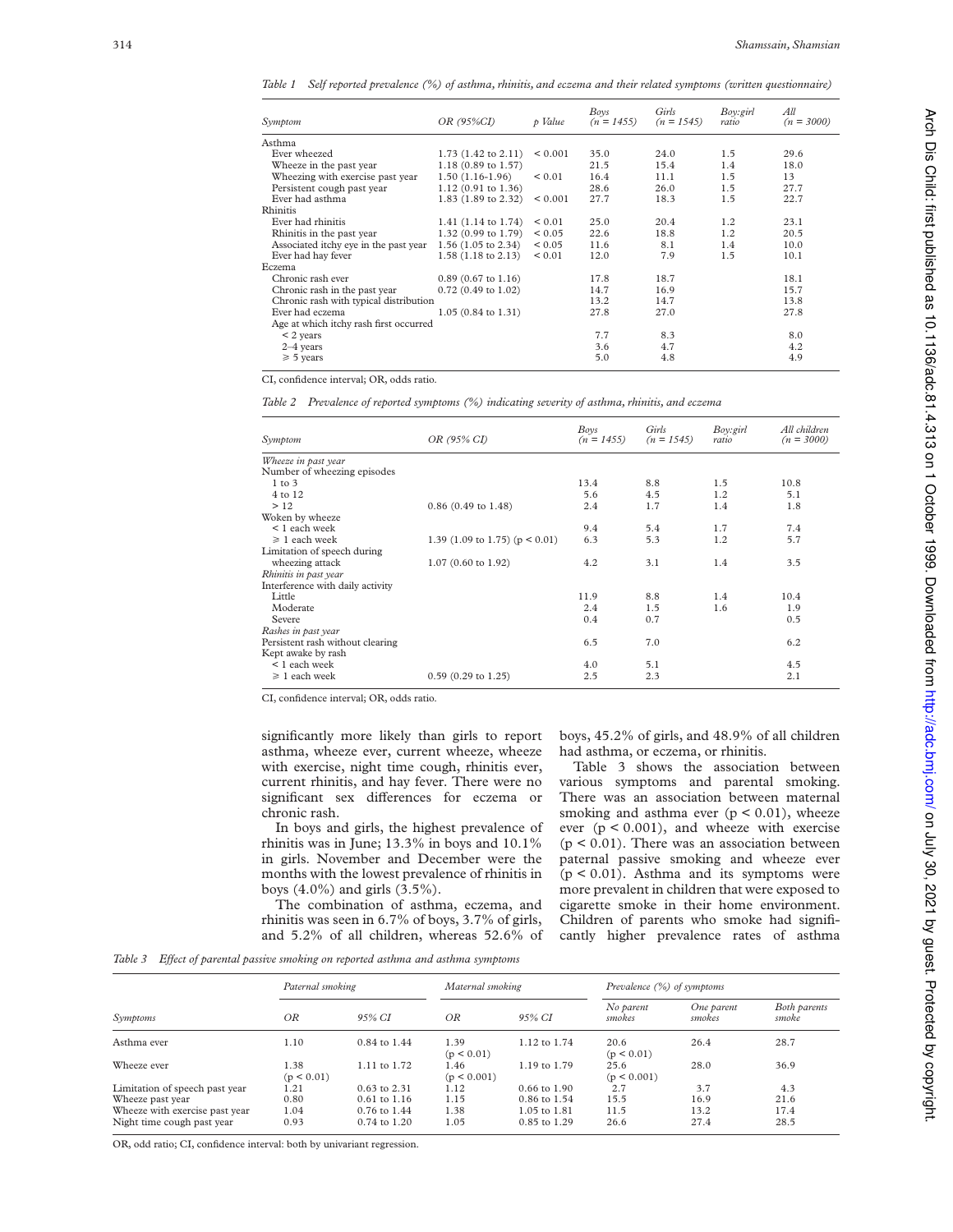*Table 4 Prevalence of asthma, asthma symptoms, and other allergic disorders in our study compared with other studies*

| Symptoms                            | Our study<br>$(6-7 \text{ years})$<br>$(n = 3000)$ | National survey                              |                                                 |                                                 |                                                   |                                            |
|-------------------------------------|----------------------------------------------------|----------------------------------------------|-------------------------------------------------|-------------------------------------------------|---------------------------------------------------|--------------------------------------------|
|                                     |                                                    | 1992 $(5-7 \text{ years})^1$<br>$(n = 2067)$ | 1995 (12–14 years) <sup>2</sup><br>$(n = 5719)$ | 1999 (12–14 years) <sup>3</sup><br>$(n = 3709)$ | Italy $(6-7 \text{ years})^{26}$<br>$(n = 18737)$ | Singapore (6–7<br>$years)^{27}$ (n = 2012) |
| Ever wheezed                        | 29.6                                               | $24.4***$                                    | $49.9***$                                       |                                                 | $24.0***$                                         | 28.6                                       |
| Current wheeze                      | 18.0                                               | 16.7                                         | $34.1***$                                       |                                                 | $7.7***$                                          | 16.5                                       |
| Exercise induced wheezing           | 13.0                                               | $9.8***$                                     | $28.7***$                                       |                                                 | $1.7***$                                          | $8.4***$                                   |
| Current night time cough            | 27.7                                               | $16.4***$                                    | $31.8***$                                       |                                                 | $18.0***$                                         | $14.9***$                                  |
| Ever had asthma                     | 22.7                                               | $12.8***$                                    | $20.3***$                                       |                                                 | $9.0***$                                          | $18.5***$                                  |
| Current number of wheezing episodes |                                                    |                                              |                                                 |                                                 |                                                   |                                            |
| $1 - 3$                             | 10.8                                               | 8.2                                          |                                                 |                                                 | 4.6                                               |                                            |
| $4 - 12$                            | 5.1                                                | 5.2                                          | 9.3                                             |                                                 | 1.1                                               |                                            |
| >12                                 | 1.8                                                | 2.5                                          |                                                 |                                                 | 0.4                                               |                                            |
| Woken by wheeze past year           |                                                    |                                              |                                                 |                                                 |                                                   |                                            |
| $\leq 1$ per week                   | 7.4                                                |                                              |                                                 |                                                 | 1.5                                               |                                            |
| $\geq 1$ per week                   | 5.7                                                | 6.1                                          | 4.0                                             |                                                 | 0.6                                               |                                            |
| Current limitation of speech        | 3.5                                                | 3.2                                          | 8.7                                             |                                                 | 1.1                                               | 9.2                                        |
| Ever having eczema                  | 27.8                                               |                                              |                                                 | $24.1***$                                       |                                                   | $3.0***$                                   |
| Current severe flexural rash        | 6.2                                                |                                              |                                                 | $2.8***$                                        |                                                   | $8.8***$                                   |
| Current chronic rash                | 15.7                                               |                                              |                                                 | $18.7***$                                       |                                                   | $6.1***$                                   |
| Ever having hay fever               | 10.1                                               |                                              |                                                 | $33.1***$                                       |                                                   | $6.3***$                                   |
| Current rhinitis                    | 20.5                                               |                                              |                                                 | 19.4                                            |                                                   | $27.6***$                                  |

\*\*\*p <  $0.001$ , significant differences between our study and other studies.

 $(p < 0.01)$ , wheeze ever  $(p < 0.001)$ , current wheeze  $(p < 0.05)$ , and wheeze with exercise  $(p < 0.01)$  compared with children whose parents did not smoke.

There were also negative associations between maternal smoking and both hay fever ( $p < 0.05$ ) and eczema ( $p < 0.05$ ). Paternal or maternal smoking had no significant effect on the number of wheeze attacks, severe wheeze limiting speech, sleep disturbances from rash, current rhinitis, rhinitis ever, and night time cough.

Both a history of rhinitis in the past 12 months (or current rhinitis) and itchy rash in the flexural areas in the past 12 months (or current eczema) were associated with current wheeze (current rhinitis: OR, 5.04; 95% CI, 3.31 to 7.69; p < 0.001; current eczema: OR, 2.73; 95% CI, 1.75 to 4.26; p < 0.001).

Rhinitis was reported by 44% and 40% of boys and girls with asthma, respectively. The prevalence rates of current rhinitis in boys and girls with asthma were 42% and 37%, respectively. Twenty five per cent of boys with asthma and 20% of girls with asthma reported having hay fever at some time in their life. Eczema was reported by 46% of boys and girls with asthma. Current chronic rash was reported by 22% and 28% of boys and girls with asthma, respectively.

### **Discussion**

The ISAAC questionnaire has been tested and validated.<sup>5</sup> Its validity and repeatability have been confirmed in relation to bronchial hyperreactivity<sup>6</sup> and physician diagnosed asthma,<sup>7</sup> and are similar to those of questionnaires for adults.<sup>8</sup> Jenkins and colleagues<sup>7</sup> found that consistent responses to the questions wheezing ever and any wheeze within the past 12 months had a sensitivity of 85%, specificity of 91%, and positive and negative predictive values of 61% and 94%, respectively. The assessment of childhood respiratory symptoms by questionnaires is accurate and reproducible.<sup>9</sup>

Our study confirms the male preponderance of respiratory symptoms in younger children.<sup>10</sup> However, when more severe respiratory symptoms, such as speech limiting wheeze and wheeze with sleep disturbance were examined, the sex difference became less obvious (table 2). One possible explanation for this finding is that boys might tend to underestimate whereas girls might tend to overestimate the severity of the disease.<sup>11</sup> This could explain why self completed questionnaires on older children generally show a female predominance of asthma symptoms, whereas in younger children, using parental completed questionnaires, there is a male predominance. However, some studies in adults<sup>12</sup> show that the atopy rate is  $20\%$  higher in men than in women, and others<sup>13</sup> indicate that the higher prevalence of asthma in boys could also be a result of their smaller airways relative to lung size compared with girls.

As expected, we found a strong association between reported asthma symptoms and symptoms of other atopic disorders. Regarding the association of allergic rhinitis and eczema with childhood asthma, Anderson and colleagues<sup>10</sup> showed that it was a characteristic feature of the atopic trait. Children with a history of eczema at the age of 7 years are more likely to have persistent asthma from early childhood throughout adolescence and into adult life.<sup>14</sup> We also found a male predominance in rhinitis symptoms.

A review of the literature by Hood *et al* suggests that there is no consistent association between parental smoking and respiratory symptoms in school aged children.<sup>15</sup> Passive smoking as a result of parental smoking has been associated with the development of bronchial hyperresponsiveness,<sup>16</sup> the development<sup>17</sup> and exacerbation of asthma,<sup>14</sup> and recurrent wheezing<sup>18</sup> in susceptible children. Recent meta-analyses of passive smoking<sup>19</sup> indicate that exposure to environmental tobacco smoke has a greater effect on more severe wheeze, both within studies, where odds ratios were reported for different severity measures, and between studies, where odds ratios, were highest in studies with low prevalence rates of wheeze. Other meta-analyses by the same authors<sup>20</sup> indicate that the incidence and recurrence of wheezing illness increased when there was smoking in the household, particularly by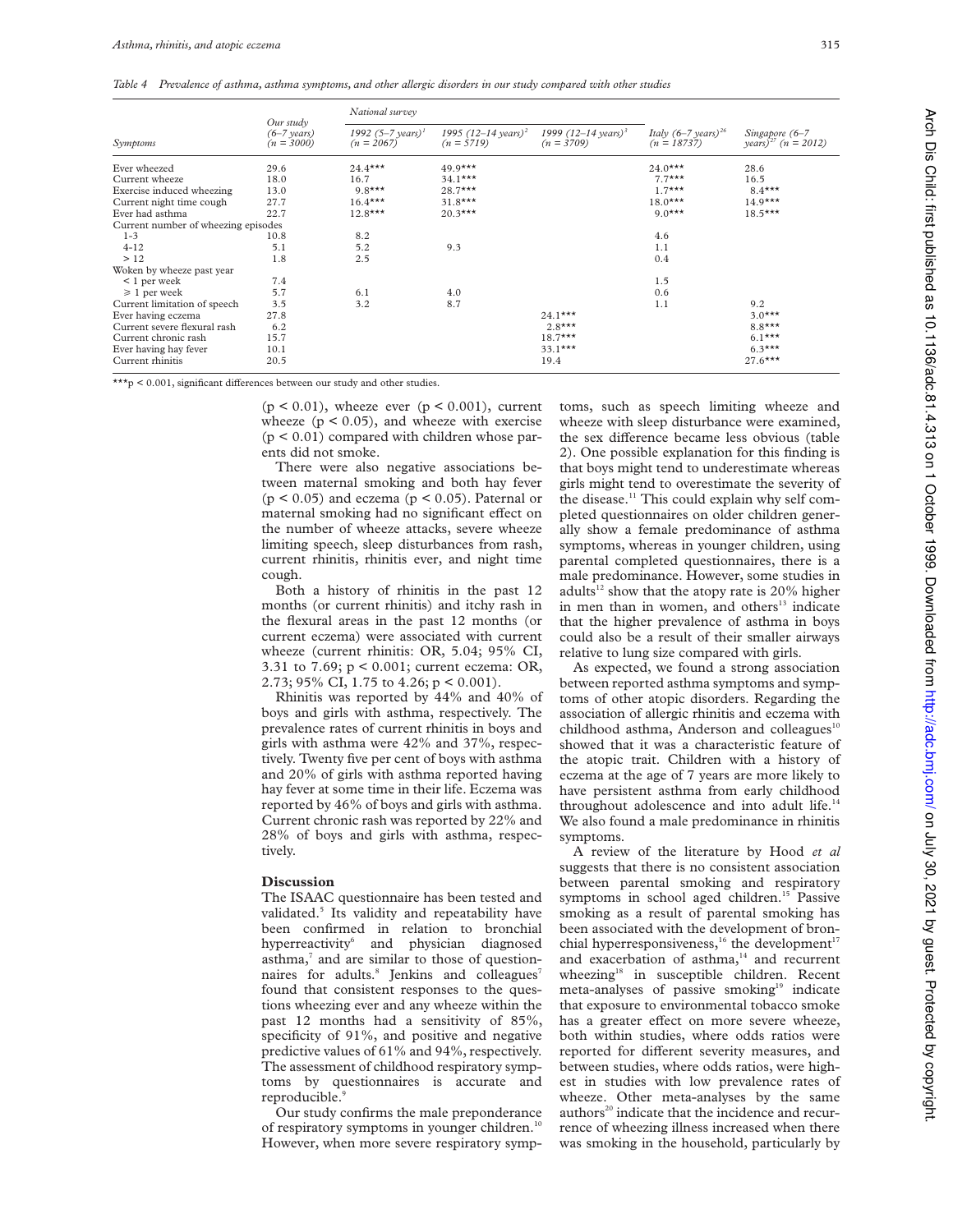the mother, whereas the incidence of asthma during the school years was less strongly affected by parental smoking.

We found an association between maternal smoking and asthma, other allergic symptoms, and wheeze symptoms. Of those children not exposed to parental smoking, 15.5% suffered from wheezing in the past 12 months. This figure increased slightly to 16.9% when one parent smoked and by over a third to 21.6% when both parents smoked. Other symptoms such as night time coughing with no cold also increased when the children were exposed to passive smoking, although this effect was smaller. Our results are similar to those of Kay *et al*, <sup>21</sup> who found that parental smoking appeared to increase the prevalence of asthma, especially when both parents smoked.

We found negative associations between maternal smoking and both hay fever and eczema. This confirms the negative relations between maternal smoking and hay fever reported by Austin and Russell.<sup>22</sup> They also found that cough was significantly increased in children whose mothers currently smoked. There was a strong association between cough and current wheeze. They showed a reduced risk of hay fever in children whose mothers smoked.

Our findings also confirm the negative relation between passive smoking and seasonal rhinitis, which has been reported by Sibbald and Rink.<sup>23</sup> Burr *et al* found a negative relation between maternal smoking and skin sensitivity.<sup>24</sup> Their results indicated that maternal smoking during pregnancy was associated positively with IgE at 3 months and negatively with skin sensitivity at 7 years.

Maternal smoking appeared to raise IgE values in infancy.<sup>25</sup> The increase in serum IgE seemed to be transitory and was not associated with atopy or disease at the age of 7 years.

In our study, the 12 month period prevalence of wheezing in these children was 18%; nearly one fifth of our children had wheezing. Approximately one in two children who wheezed reported having one to three wheezing attacks. About one third had frequent sleep disturbances—one or more times each week. About one fifth had limitation of speech during wheezing attacks. This is a major public health problem.

Table 4 compares our study with other national and international studies. Comparing children in our study (6–7 year olds) with the national survey of asthma in British children  $(5-7 \text{ year}$  olds) conducted nationwide in  $1992$ ,<sup>1</sup> the prevalence rates of asthma and asthma symptoms were higher in our study than in the study conducted in 1992 ( $p < 0.001$ ). This confirms that the prevalence of asthma and asthma symptoms in the UK is increasing.

When our study (6–7 year olds) was compared with the second national survey,<sup>2</sup> conducted on 12–14 year olds in 1995, the prevalence rates of asthma and asthma symptoms in our study were significantly lower  $(p < 0.001)$  than those reported for the north east in the national survey. However, when the children in our study (6–7 year olds) were

compared with those in the third national survey conducted on  $12-14$  year olds,<sup>3</sup> the prevalence rates of eczema ever and current severe flexural rash were significantly higher  $(p < 0.001)$  in our study, whereas the prevalence rates of hay fever and current chronic rash were significantly lower ( $p \le 0.001$ ).

When the children in our study were compared with children from Italy (6–7 year olds) studied in 1997, $^{26}$  the prevalence rates of asthma and asthma-like symptoms were significantly higher  $(p < 0.001)$  in our study population. In addition, comparing children in our study with children from Singapore (6–7 year olds), $27$  the prevalence rates of wheezing with exercise, persistent night time cough, asthma ever, eczema ever, current chronic rash, and hay fever were significantly higher in our children than those from Singapore (p < 0.001). However, the prevalence rates of current severe flexural rash and current rhinitis in our study were significantly lower than those found in children from Singapore ( $p \le 0.001$ ).

Our study provides an up to date description of the scale and distribution of asthma, rhinitis, and eczema in 6–7 year old children from the north east of England. The study would be a suitable baseline for monitoring future trends in the prevalence, and severity of asthma among these children.

This study was funded jointly by the Nuffield Foundation and the Wellcome Trust. We are indebted to all the parents, children, head teachers, and other school staff from the north east who participated in the survey.

- 1 Strachan DP, Ross Anderson H, Limb ES, O'Neill A, Wells<br>N. A national survey of asthma prevalence, severity, and<br>treatment in Great Britain. Arch Dis Child 1994;70:174-8.<br>2 Kaur B, Anderson HR, Austin J, et al. Prevalenc
- symptoms, diagnosis, and treatmnent in 12–14 year old children across Great Britain (international study of asthma and allergies in childhood, ISAAC UK). *BMJ* 1998;**316**:118–24.
- 3 Austin BJ, Kaur B, Anderson HR, *et al*. Hay fever, eczema and wheeze: a nationwide UK study (ISAAC, international study of asthma and allergies in childhood). *Arch Dis Child* 1999;**81**:225–30.
- 4 Pearce N, Weiland S, Keil U, Langridge P, Anderson HR, Strachan DP. Self-reported prevalence of asthma symptoms in children in Australia, England, Germany and New Zealand: an international comparison using the ISAAC protocol. *Eur Respir J* 1993; **6**:1455–61.
- 5 Asher MI, Keil U, Anderson HR,*et al*. International study of asthma and allergies in childhood (ISAAC): rationale and methods. *Eur Respir*  $\hat{J}$  1995;8:483-91.<br>6 Shaw R, Woodman K, Ayson M, *et al.* Measuring the preva-
- lence of bronchial hyperresponsiveness in children. *Int J Epidemiol* 1995;**24**:597–602.
- 7 Jenkins MA, Clarke JR, Carlin JB, *et al.* Validation of questionnaire and bronchial hyperresponsiveness against respiratory physician assessment in the diagnosis of asthma. *Int J Epidemiol* 1996;**25**:609–16.
- 8 Burney PGJ, Laitinen LA, Perdrizet S, *et al.* Validity and repeatability of the IUTLAD (1984) bronchial symptoms questionnaire: an international comparison. *Eur Respir J* 1989; **2**:940–5.
- 9 Brunekreef B, Groot B, Rijcken B, Hoek G, Steenbekkers A, de Boer A. Reproducibility of childhood respiratory symp-
- tom questions. *Eur Respir J* 1992;**5**:930–5. 10 Anderson HR, Pottier AC, Strachan DP. Asthma from birth to age 23: incidence and relation to prior and concurrent atopic disease. *Thorax* 1992;**47**:537–42.
- 11 Leung R, Wong G, Lau J, *et al*. Prevalence of asthma and allergy in Hong Kong schoolchildren: an ISAAC study. *Eur Respir J* 1997;**10**:354–60.
- 12 Leung R, Lam CWK, Ho A, Chan JKW, Choy D, Lai CKW. Allergic sensitisation to common environmental allergens in adult asthmatics in Hong Kong. *Hong Kong Medical Journal* 1997; **3**:211 −17. 13 Tepper RS, Morgan WJ, Cota K, Wright A, Taussig LM,
- GHMA Paediatricians. Physiological growth and development of the lung during the first year of life. *Am Rev Respir Dis* 1986;**134**:513–19.
- 14 Chilmonezyk BA, Salmun LM, Megathlin KN, *et al.* Association between exposure to environmental tobacco smoke and exacerbations of asthma in children. *N Engl J Med* 1993;**328**:1665–9.